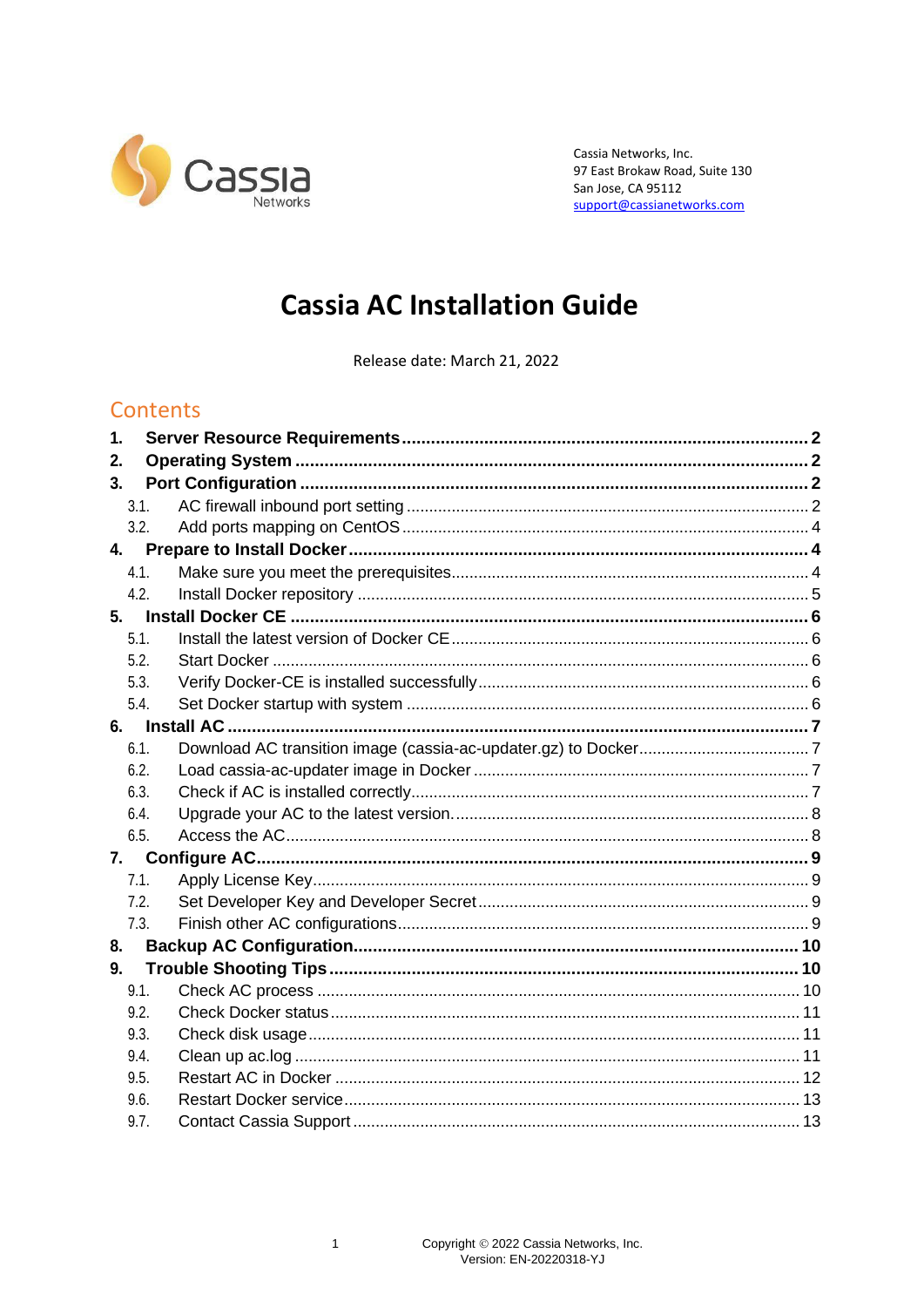## <span id="page-1-0"></span>**1. Server Resource Requirements**

Below table shows the server resource requirements for Cassia IoT AC in production deployment.

| <b>Number of Gateways</b> | <b>CPU</b>    | <b>RAM</b> | <b>Storage</b> |
|---------------------------|---------------|------------|----------------|
| Less than 50              | 3Ghz * 2 core | 4GB        | 8GB            |
| 50 to 100                 | 3Ghz * 4 core | 4GB        | 16GB           |
| 100 to 500                | 3Ghz * 4 core | 8GB        | 32GB           |
| 500 to 5000               | 3Ghz * 8 core | 32GB       | 50GB           |

**NOTE**: The server resource requirements may vary depending on the way the user's application controls the Bluetooth devices, number of Bluetooth devices, the frequency of the connection setup requests, etc.

If you plan to use AWS EC2 to host your Cassia IoT AC, please select instance type T2 or M4, which uses intel CPU. For example, you can use t2.medium for an AC that manages less than 50 gateways. Please check https://aws.amazon.com/ec2/instance-types/ for all the AWS instance types.

## <span id="page-1-1"></span>**2. Operating System**

Please install CentOS 7.0 (or higher version) 64-bit Linux first. Please use the following command to check your CentOS version.

\$ cat /etc/redhat-release



## <span id="page-1-2"></span>**3. Port Configuration**

**NOTE**: From version 2.0.3, a newly installed AC will support MQTT only (CAPWAP disabled by default). If the user needs to connect a version 1.4.x gateway (only supports CAPWAP) to a 2.0.3 AC, please enable the CAPWAP ports in AC side firewall and AC settings. For the AC upgraded from a lower version, both CAPWAP and MQTT will be enabled by default.

For more information about MQTT and CAPWAP, please check Cassia User Manual.

#### <span id="page-1-3"></span>**3.1. AC firewall inbound port setting**

From v2.1.1, for the gateways that uses MQTT to communicate with AC (default setting), the following ports are used and required for firewall configuration. TCP ports 80, 443 and 9999 are not required anymore.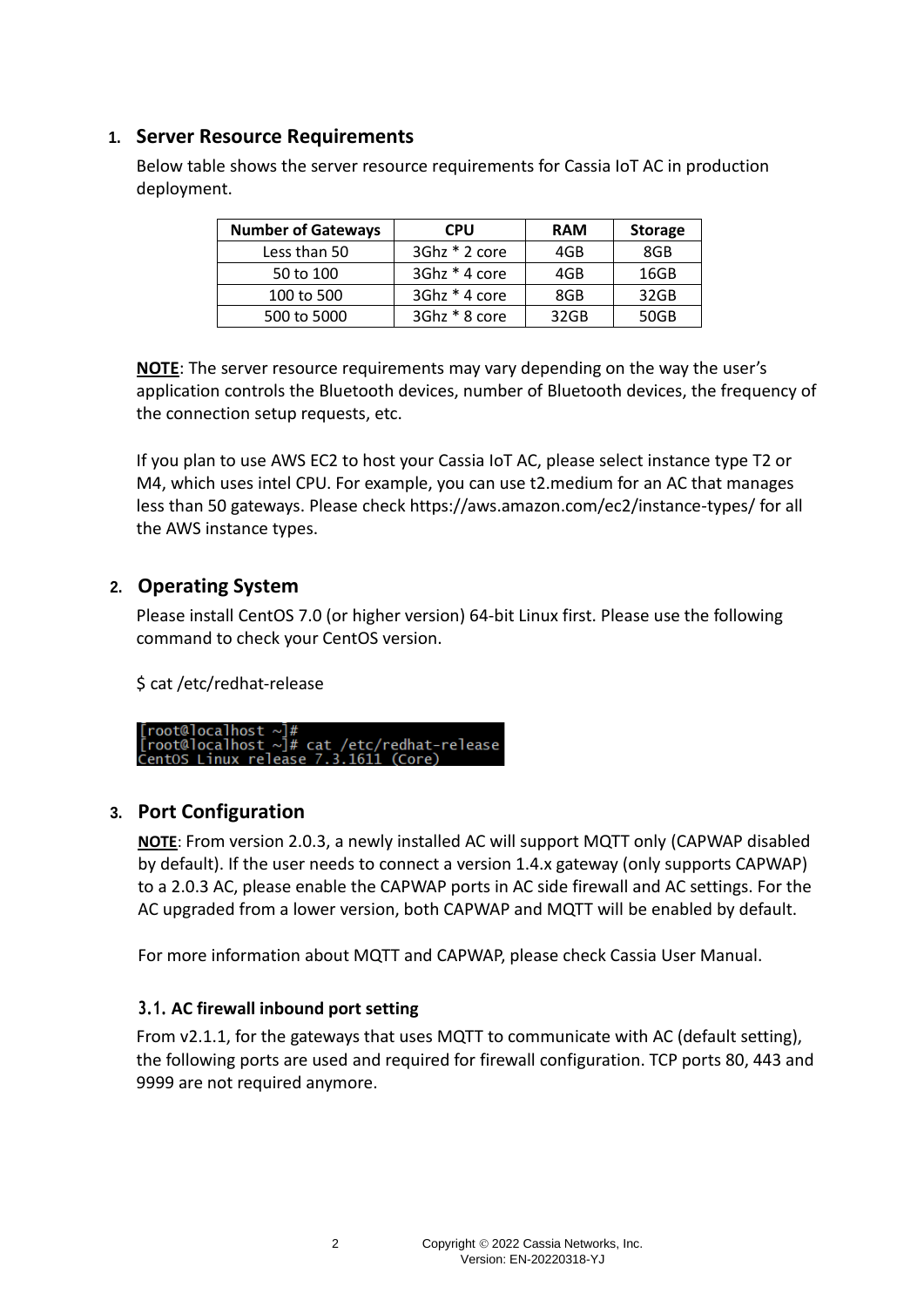

Please open below ports inbound on the AC firewall. If you are using AWS, please go to EC2->Security groups->inbound and add the rules, e.g. allow tcp port source 0.0.0.0.

| $T$ vpe | Port | <b>Description</b>                                          |
|---------|------|-------------------------------------------------------------|
| TCP     | 8883 | Gateway-AC communication                                    |
| TCP     | 8001 | Remote SSH to container (laptop->8001->AC<-8883<-container) |

For the gateways that use CAPWAP to communicate with AC or the gateways using firmware below v2.1.1, the following ports may be used and required for firewall configuration.



Please open below ports inbound on the AC firewall. If you are using AWS, please go to EC2->Security groups->inbound and add the rules, e.g. allow tcp port source 0.0.0.0.

| Type         | Port       | <b>Description</b>                                          |
|--------------|------------|-------------------------------------------------------------|
| <b>HTTP</b>  | 80         | Container and APP download from AC based on HTTP.           |
|              |            | API and web access based on HTTP.                           |
| <b>HTTPS</b> | 443        | Container and APP download from AC based on HTTPS.          |
|              |            | API and web access based on HTTPS.                          |
| <b>TCP</b>   | 9999       | Remote SSH to container (laptop->8001->AC<-9999<-container) |
| <b>TCP</b>   | 8883       | Gateway-AC communication based on MQTT                      |
| <b>TCP</b>   | 8001       | Remote SSH to container (laptop->8001->AC<-9999<-container) |
| <b>UDP</b>   | 5246, 5247 | Gateway-AC communication based on CAPWAP (default port)     |
| <b>UDP</b>   | 6246, 6247 | Gateway-AC communication based on CAPWAP (backup port)      |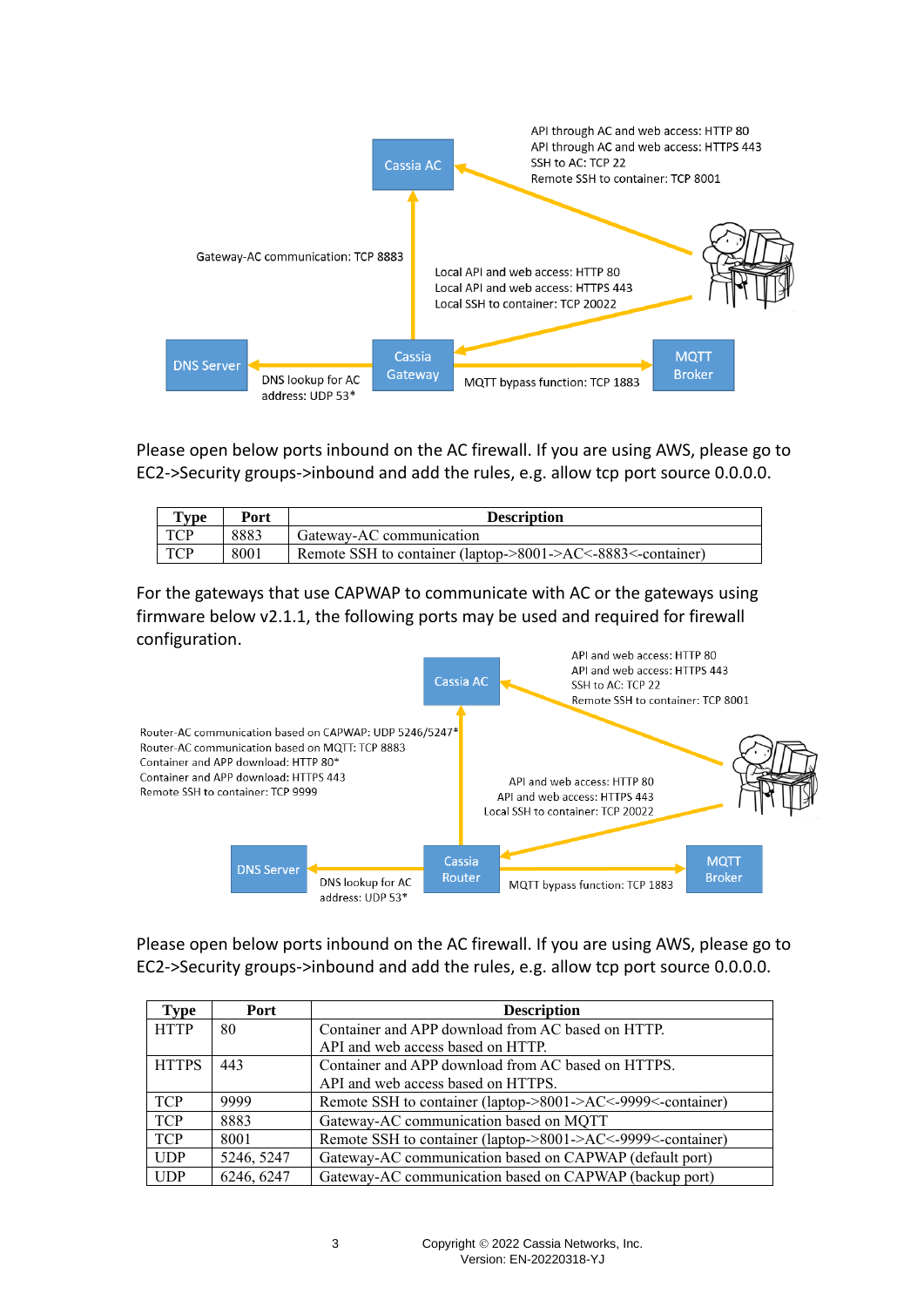#### <span id="page-3-0"></span>**3.2. Add ports mapping on CentOS**

From v2.1.1, for the gateways that uses MQTT to communicate with AC (default setting), please run the below commands on the CentOS server.

iptables -A INPUT -p tcp --dport 8883 -j ACCEPT iptables -A INPUT -p tcp --dport 8001 -j ACCEPT service iptables save

For the gateways that use CAPWAP to communicate with AC or the gateways using firmware below v2.1.1, please run the below commands on the CentOS server.

iptables -A INPUT -p tcp --dport 80 -j ACCEPT iptables -A INPUT -p tcp --dport 443 -j ACCEPT iptables -A INPUT -p tcp --dport 9999 -j ACCEPT iptables -A INPUT -p tcp --dport 8883 -j ACCEPT iptables -A INPUT -p tcp --dport 8001 -j ACCEPT iptables -A INPUT -p udp --dport 5246 -j ACCEPT iptables -A INPUT -p udp --dport 5247 -j ACCEPT iptables -A INPUT -p udp --dport 6246 -j ACCEPT iptables -A INPUT -p udp --dport 6247 -j ACCEPT service iptables save

You will see below output if the above port mapping commands success.

| $[root@localhost \sim]$ # iptables -A INPUT -p tcp --dport 80 -j ACCEPT                                                                 |  |  |  |
|-----------------------------------------------------------------------------------------------------------------------------------------|--|--|--|
| $[root@localhost \sim]$ # iptables -A INPUT -p tcp --dport 443 -j ACCEPT                                                                |  |  |  |
| $\lceil \text{root@localhost} \sim \rceil # \text{ iptables -A INPUT -p top --dport 9999 -j ACCEPT }$                                   |  |  |  |
| $\lceil \text{root@localhost} \sim \rceil$ # iptables -A INPUT -p tcp --dport 8883 -j ACCEPT                                            |  |  |  |
| $\lceil \text{root@localhost} \sim \rceil # \text{ iptables -A } \text{INDEX -p } \text{top --dport } 8001 -j \text{ ACCEPT }$          |  |  |  |
| $\lceil \text{root@localhost} \sim \rceil # \text{ iptables -A } \text{INDEX -p } \text{udp } -- \text{dport } 5246 -j \text{ ACCEPT }$ |  |  |  |
| $[root@localhost \sim]$ # iptables -A INPUT -p udp --dport 5247 -j ACCEPT                                                               |  |  |  |
| $[root@localhost \sim]$ # iptables -A INPUT -p udp --dport 6246 -j ACCEPT                                                               |  |  |  |
| $\lceil \text{root@localhost} \sim \rceil$ # iptables -A INPUT -p udp --dport 6247 -j ACCEPT                                            |  |  |  |
| [root@localhost $\sim$ ]# service iptables save                                                                                         |  |  |  |
| $\frac{1}{1}$ ptables: Saving firewall rules to /etc/sysconfig/iptables: $[$ OK $]$                                                     |  |  |  |

If you see error "The service command supports only basic LSB actions…", please run below commands first, and then try ports mapping again.

systemctl stop firewalld systemctl mask firewalld yum install iptables-services systemctl enable iptables systemctl restart iptables

#### <span id="page-3-2"></span><span id="page-3-1"></span>**4. Prepare to Install Docker**

#### **4.1. Make sure you meet the prerequisites**

Please open<https://docs.docker.com/install/linux/docker-ce/centos/> in a web browser and check if you meet the prerequisites.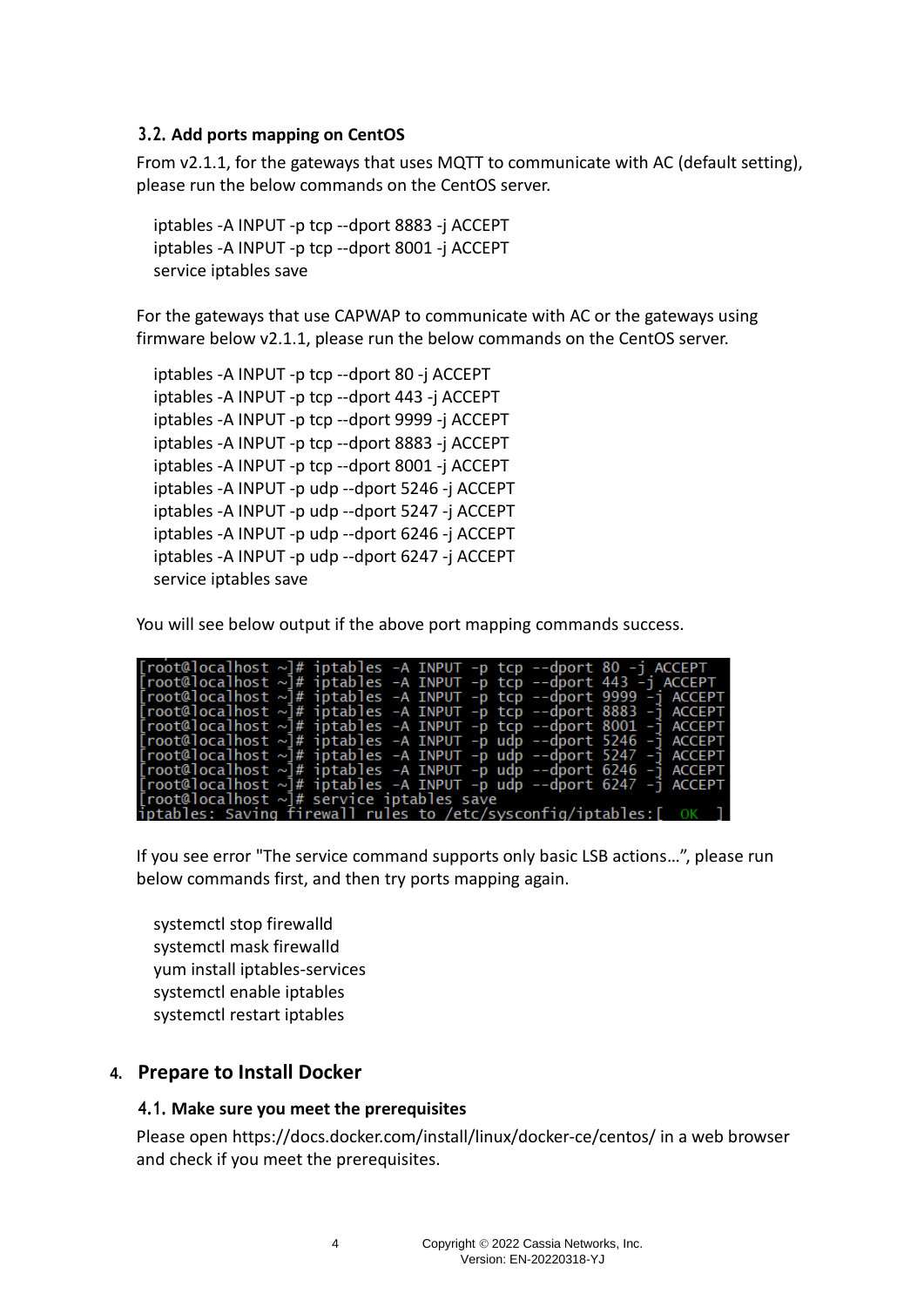

#### <span id="page-4-0"></span>**4.2. Install Docker repository**

Before you install Docker CE for the first time on a new host machine, you need to set up the Docker repository. Afterward, you can install and update Docker from the repository.

• Install the required packages



Setup Docker repository

\$ sudo yum-config-manager --add-repo <https://download.docker.com/linux/centos/docker-ce.repo>

• Install test software

The test software is included in the docker.repo, but it is disabled by default. It will be used to check if Docker-CE is installed correctly.

Please enable the test software by the below command.

\$ sudo yum-config-manager --enable docker-ce-nightly

[root@localhost ~]# sudo yum-config-manager --enable docker-ce-nightly<br>Loaded plugins: fastestmirror

Please run below command to enable the test channel.

\$ sudo yum-config-manager --enable docker-ce-test

[root@localhost ~]# sudo yum-config-manager --enable docker-ce-test<br>Loaded plugins: fastestmirror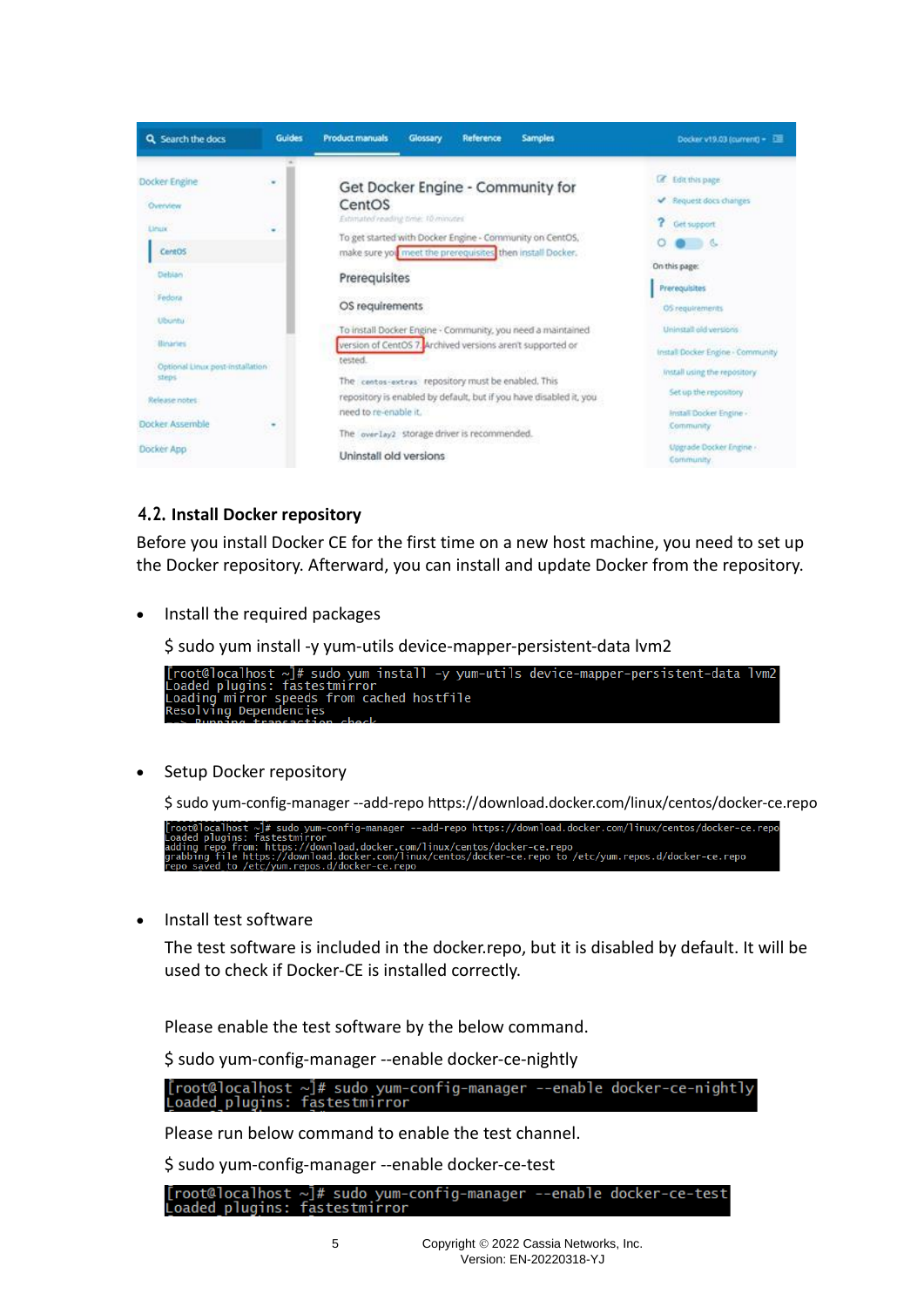#### <span id="page-5-1"></span><span id="page-5-0"></span>**5. Install Docker CE**

#### **5.1. Install the latest version of Docker CE**

\$ sudo yum install docker-ce docker-ce-cli containerd.io<br>[root@localhost ~]# sudo yum install docker-ce docker-ce-cli containerd.io<br>Loaded plugins: fastestmirror<br>docker-ce-stable

Please choose Y twice during the Docker installation.

Total download size: 99 M<br>Is this ok [y/d/N]: y<br>Downloading packages:

From : https://download.docker.com/linux/centos/gpg<br>Is this ok [y/N]: y<br>Running transaction check

#### <span id="page-5-2"></span>**5.2. Start Docker**

\$ sudo systemctl start docker

| Complete!                                             |  |  |  |
|-------------------------------------------------------|--|--|--|
| $[root@localhost \sim]$ # sudo systemctl start docker |  |  |  |
| [root@localhost $\sim$ ]#                             |  |  |  |

#### <span id="page-5-3"></span>**5.3. Verify Docker-CE is installed successfully**

\$ sudo docker run hello-world



#### <span id="page-5-4"></span>**5.4. Set Docker startup with system**

\$ sudo systemctl enable docker

twipcainost ~」#<br>t@localhost ~】# sudo systemctl enable docker<br>t@localhost ~】# sudo systemd/system/multi-user.target.wants/docker.service to /usr/lib/systemd/system/docker.service.<br>t@localhost ~]#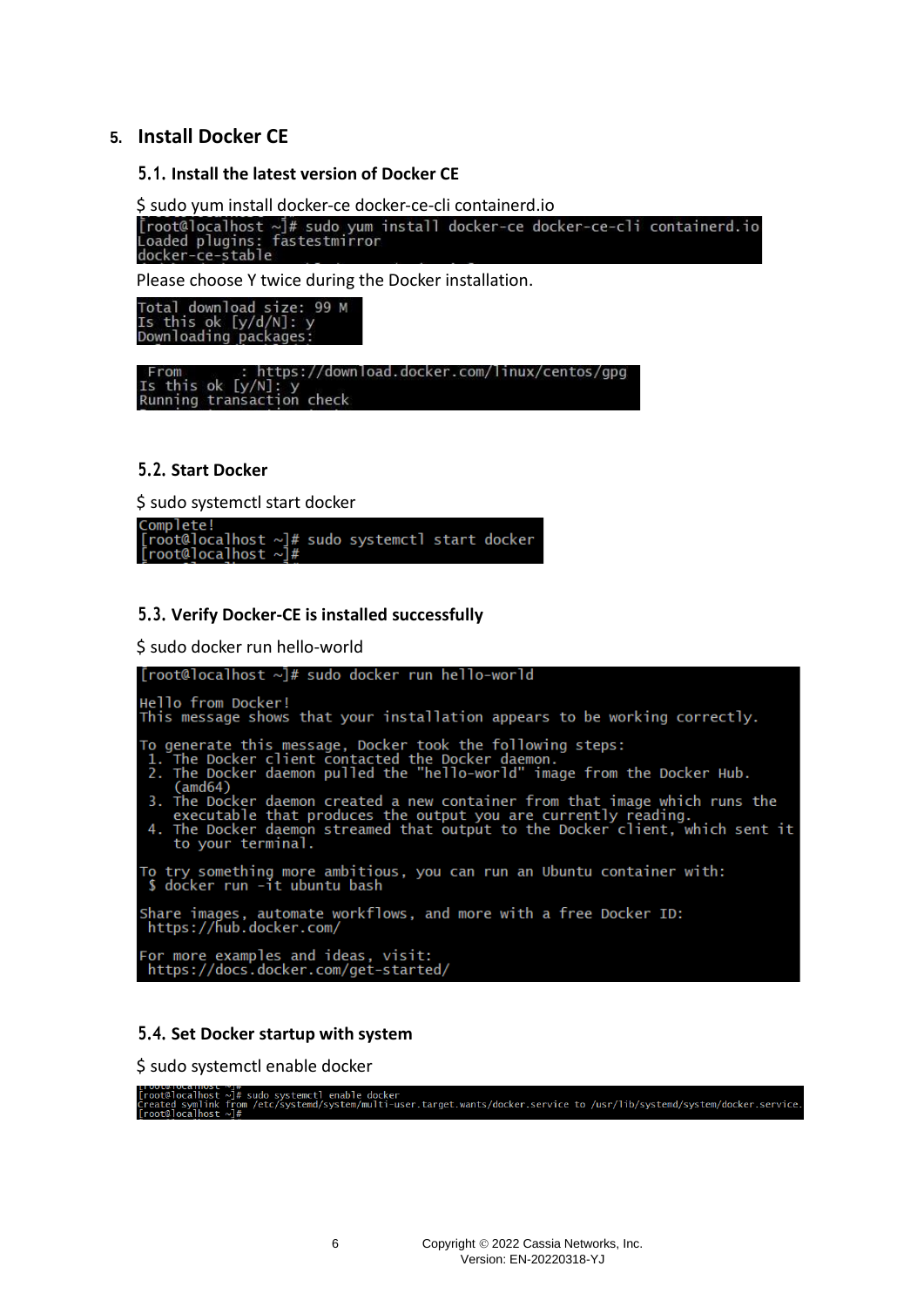### <span id="page-6-1"></span><span id="page-6-0"></span>**6. Install AC**

#### **6.1. Download AC transition image (cassia-ac-updater.gz) to Docker**

Option 1: direct pull the image from docker hub

\$ docker pull cassia/updater



Option 2: download the image from Cassia's website



Option 3: download the image on local machine and scp to AC server

\$ scp cassia-ac-updater.gz root@ip:/path/

#### <span id="page-6-2"></span>**6.2. Load cassia-ac-updater image in Docker**

\$ docker load -i cassia-ac-updater.gz (If you used option 1 to download AC transition image, please skip this command)

| $[root@localhost \sim ]$ # docker load -i cassia-ac-updater.gz |                                          |
|----------------------------------------------------------------|------------------------------------------|
|                                                                |                                          |
| b9b739cc2efd: Loading laver [==============================    | $1 \quad 25.23 \text{MB}/44.9 \text{MB}$ |

\$ wget<http://www.bluetooth.tech/acDeploy.sh>

| [root@localhost ~]# wget http://www.bluetooth.tech/acDeploy.sh<br>--2020-03-17 13:58:29-- http://www.bluetooth.tech/acDeploy.sh<br>Resolving www.bluetooth.tech (www.bluetooth.tech) 18.182.26.217<br>Connecting to www.bluetooth.tech (www.bluetooth.tech) 18.182.26.217 :80 connected.<br>HTTP request sent, awaiting response 200 OK<br>Length: 1113 (1.1k) [application/octet-stream]<br>Saving to: 'acDeploy.sh' |
|-----------------------------------------------------------------------------------------------------------------------------------------------------------------------------------------------------------------------------------------------------------------------------------------------------------------------------------------------------------------------------------------------------------------------|
|                                                                                                                                                                                                                                                                                                                                                                                                                       |
| $2020-03-17$ 13:58:29 (22.3 MB/s) - 'acDeploy.sh' saved [1113/1113]                                                                                                                                                                                                                                                                                                                                                   |

\$ sh acDeploy.sh

[root@localhost  $\sim$ ]# sh acDeploy.sh

#### <span id="page-6-3"></span>**6.3. Check if AC is installed correctly**

If you see below information after running "docker ps", it means the AC has been installed correctly.

\$ docker ps

| $[root@localhost ~\neg #$ docker ps<br>CONTATNER TD | <b>TMAGE</b> | <b>COMMAND</b>                                                                                                                                                                                                     | <b>CREATED</b> | <b>STATUS</b> | <b>PORTS</b> |
|-----------------------------------------------------|--------------|--------------------------------------------------------------------------------------------------------------------------------------------------------------------------------------------------------------------|----------------|---------------|--------------|
|                                                     |              | <b>NAMES</b><br>6-5247/tcp, 0.0.0.0:5246-5247->5246-5247/udp, 0.0.0.0:443->443/tcp, 0.0.0.0:8001->8001/tcp, 0.0.0.0:8883->8883/tcp, 0.0.0.0:9999<br>->9999/tcp, 6246-6247/tcp, 0.0.0.0:6246-6247->6246-6247/udp ac |                |               |              |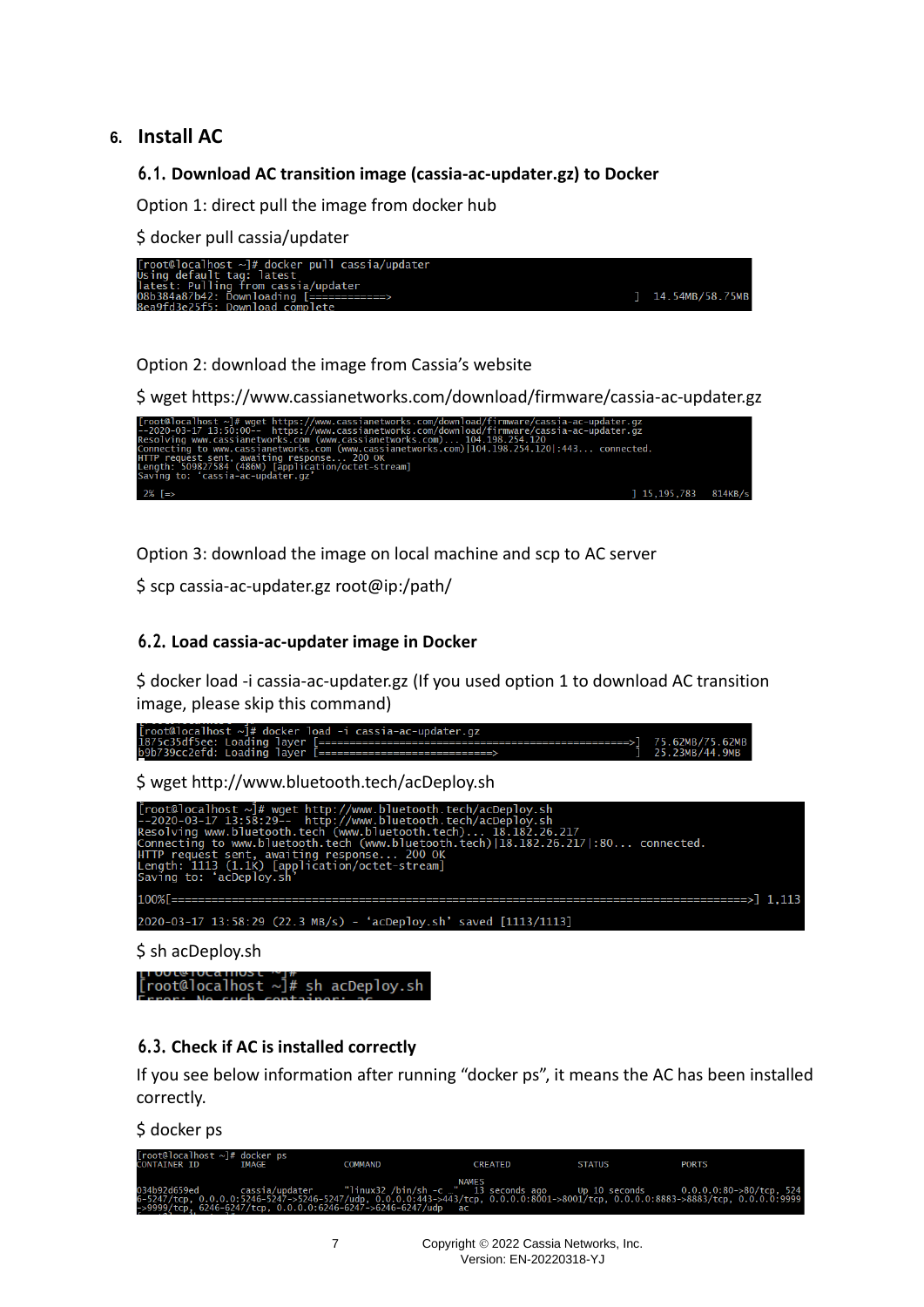### <span id="page-7-0"></span>**6.4. Upgrade your AC to the latest version.**

Please download the latest AC image from

<https://www.cassianetworks.com/support/knowledge-base/ac-server-software/> to any directory on your PC. This page is password protected, please get in touch with your Cassia sales representative for assistance.

Open "http://<server-ip>:8001/update/" on web browser to see the AC update UI. Please click "…" to select the downloaded AC image, enable "Verify file encryption?" if the image is GPG encrypted (\*.gpg), and then click "Update now". Please wait until the upgrade process finishes.



## <span id="page-7-1"></span>**6.5. Access the AC**

Now you can access your AC by entering its IP address in the web browser. The default user is **admin**, and the default password is **1q2w#E\$R**. Please change the password.

| 1000<br>$\blacksquare$ | $\mathsf{Cas}\hspace{-0.05cm}S\hspace{-0.05cm}I\hspace{-0.05cm}A$<br>Cassia IoT Access Controller<br>Usemame |
|------------------------|--------------------------------------------------------------------------------------------------------------|
| 譜                      | Password                                                                                                     |
|                        | Login                                                                                                        |
|                        | This console is optimized for Google Chrome                                                                  |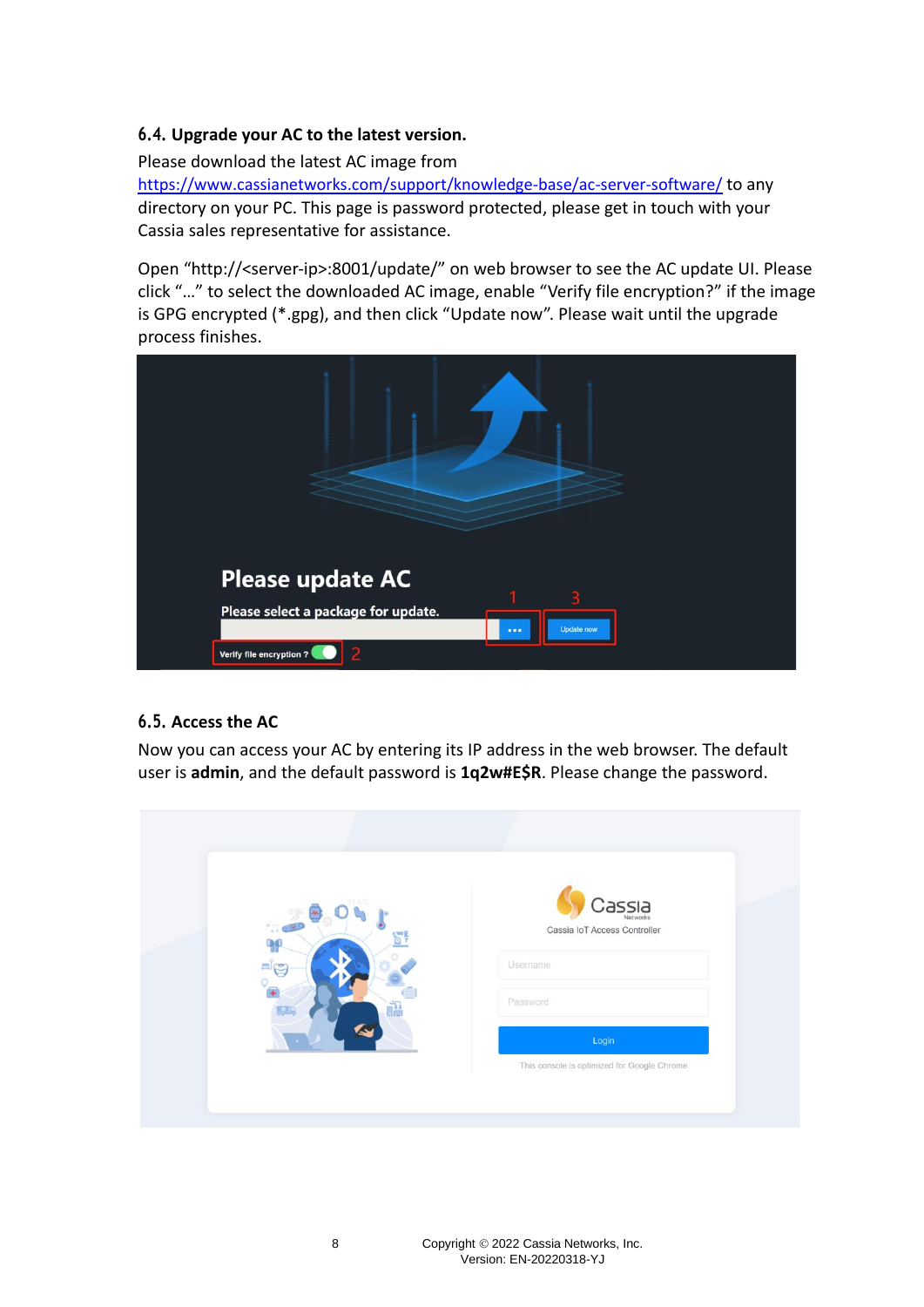## <span id="page-8-1"></span><span id="page-8-0"></span>**7. Configure AC**

#### **7.1. Apply License Key**

If you want to manage more than three Cassia Bluetooth gateways by one Cassia IoT AC, please send below information to **[support@cassianetworks.com](mailto:support@cassianetworks.com)** to apply License Key. The AC license key governs the number of Bluetooth gateways that can be managed by the AC and the valid time. Please set License Key in the AC setting page when you receive it.

- AC information (customer name, AC URL, etc.)
- Number of managed gateways (4 to 9999 gateways)
- Device ID (please copy from AC setting page)

#### <span id="page-8-2"></span>**7.2. Set Developer Key and Developer Secret**

Before using Cassia's RESTful API through the AC, end-users will now have to generate their own Developer Key and Developer Secret. These credentials are also intended for the end user's IoT application for OAuth 2.0 authentication towards Cassia's AC.

**NOTE**: For the latest version of the AC, v2.1.1, the Developer Secret Key should be between 8 to 60 characters, and must contain numbers, letters, and special characters.

For a 2.1.1 AC upgraded from older versions, the old Developer Secret key still functions, but we are strongly recommending users generate new Developer Secret Keys that match the new format stated above. Please update the Developer Secret Key used in your IoT application as well.

Please see the screenshot below for inputting the Developer Key and Developer Secret in AC setting page.

|                  | Cassia IoT Access Controller Cassia Sandbox |                                    |                                                                     | Refresh Rate 20s v C 7 Help <sup><sup>2</sup></sup> |  |  |
|------------------|---------------------------------------------|------------------------------------|---------------------------------------------------------------------|-----------------------------------------------------|--|--|
| $^{\circ}$       | General                                     | License                            |                                                                     |                                                     |  |  |
| $\mathbb{R}^2$   | License                                     | Device ID                          |                                                                     |                                                     |  |  |
| $\widehat{m}$    | Developer Account for RESTful APIs          |                                    |                                                                     |                                                     |  |  |
| $^{\circledR}$   | AC-Gateway Comm. Protocol                   | License Key                        |                                                                     |                                                     |  |  |
| 72               | AC Web Security                             | Features                           | AC Basic<br>Gateway Count: 5000<br>Expiration Time: 2026/3/5上午10:18 |                                                     |  |  |
| □<br>$\circledR$ | <b>BT</b> Positioning                       |                                    | Active Time (month): 60                                             | <b>Save Setting</b>                                 |  |  |
|                  | Gateway Auto-Selection                      | Developer Account for RESTful APIs |                                                                     |                                                     |  |  |
|                  | <b>System Notification</b>                  |                                    |                                                                     |                                                     |  |  |
|                  | Deployment Survey                           | Developer Key                      | <b>RESERVE</b>                                                      |                                                     |  |  |
|                  | Profile Backup and Recovery                 | Developer Secret                   | <b>The Co</b>                                                       |                                                     |  |  |

#### <span id="page-8-3"></span>**7.3. Finish other AC configurations**

Please finish other AC configurations according to AC online help and Cassia user manual.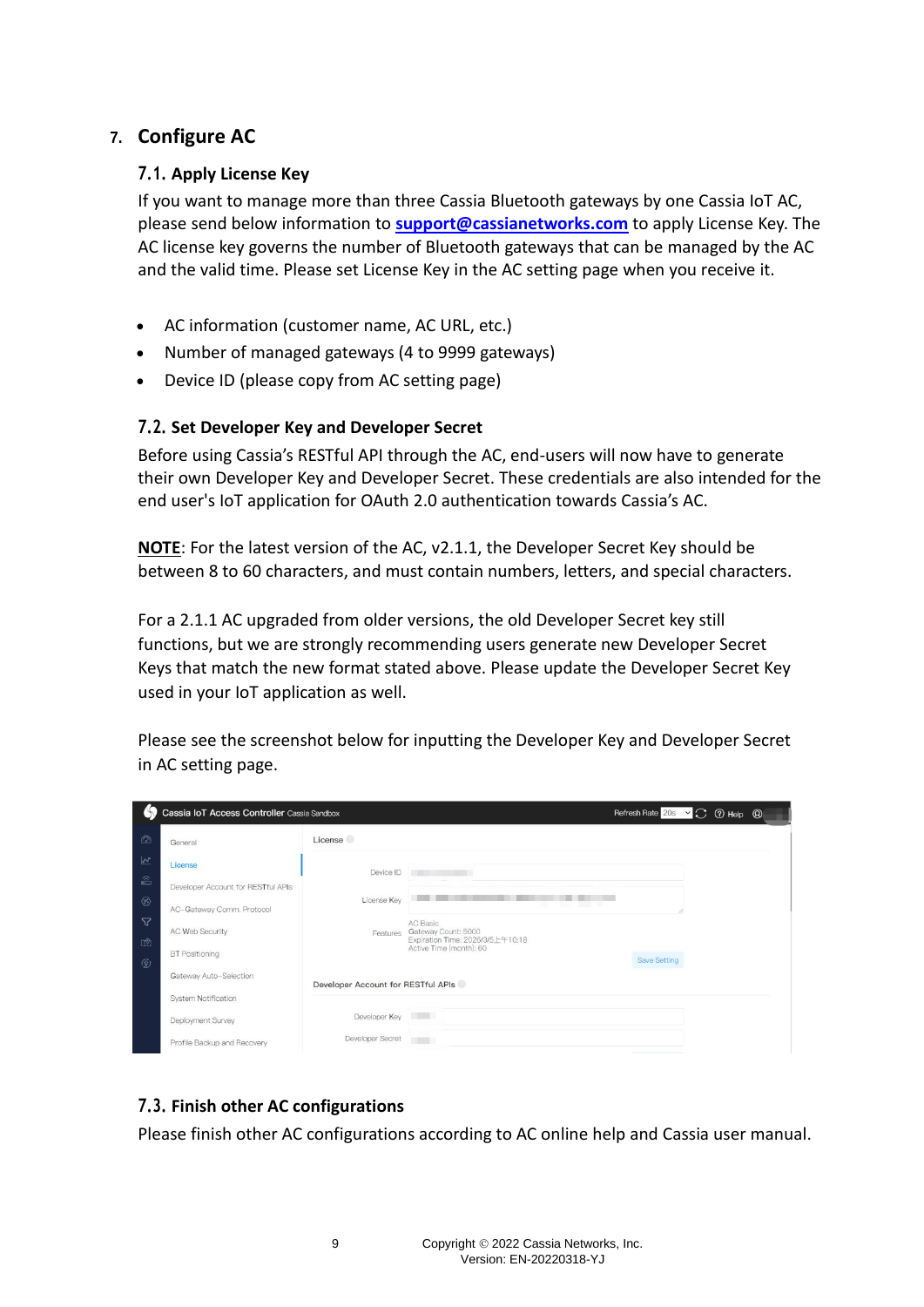| $\mathbb{R}^n$             | Cassia IoT Access Controller Cassia Sandbox |                                                                          |                                          | Refresh Rate 20s v C C Help <sup>2</sup> yingjie                                                                                             | $\overline{a}$     |
|----------------------------|---------------------------------------------|--------------------------------------------------------------------------|------------------------------------------|----------------------------------------------------------------------------------------------------------------------------------------------|--------------------|
| $\odot$<br>$\sqrt{\omega}$ | <b>Online Help</b>                          | <b>Dashboard</b>                                                         |                                          |                                                                                                                                              | $\checkmark$       |
| $\widehat{\mathbb{B}}$     | Dashboard                                   | Cassia IoT Access Controller Cassia Sandbox                              |                                          | Refresh Rate 20s v C 19 Help @ admin                                                                                                         |                    |
|                            | Statistics                                  | Gateways                                                                 | <b>BLE Devices</b>                       | Top 10 Active Gateways                                                                                                                       | $\mathbf{0}$       |
| $\circledS$                | Gateways                                    |                                                                          |                                          | Number of Connected Devices<br>$\sim$                                                                                                        | $\theta$           |
| $\triangledown$            | Devices                                     | $\overline{A}$<br>Online                                                 | <b>Q</b> Connected<br>$\bullet$          | Cassis Gateway CC/IEE01E100AC<br>$^{\circ}$                                                                                                  | $\mathbf{0}$       |
| $\Box$                     | Locationing                                 | $0$ 13<br>Offine                                                         | O 166 Detected                           | Cassia Router CC:18 E0 E2:38:7C<br>$\circ$<br>Cassia Office  CC: 850 61 61 63<br>$\circ$                                                     | $\Omega$           |
|                            | Maintenance                                 | Network Throughput                                                       |                                          | <b>Cassia BLE Ga</b> CC/IBE01225144<br>$\circ$                                                                                               |                    |
| $\mathcal{G}$              | Events                                      |                                                                          | Performance<br>CPU<br>$5 -$              |                                                                                                                                              | $\Omega$           |
|                            | Settings                                    | Tx <sup>+</sup> 2.62 Kbox<br>Rx 21.49 Kbps                               | -<br>$50 -$<br>RAM                       |                                                                                                                                              |                    |
|                            | Admin                                       | <b>BLE Throughput</b>                                                    | 58%<br>Storage                           |                                                                                                                                              |                    |
|                            |                                             | Tx <sup>+</sup> 0.00 Khos<br>Rx 4 12.44 Kbss                             | $0.0$ $\scriptstyle{\wedge}$<br>Cellular |                                                                                                                                              |                    |
|                            |                                             |                                                                          | $9$ clay                                 |                                                                                                                                              |                    |
|                            |                                             | Traffic Network Throughput BLE Throughput Gateways BLE Devices API Calls |                                          |                                                                                                                                              |                    |
|                            |                                             | <b>NOCK</b><br>7004<br>500k<br>son                                       |                                          | o Advertising @ Connection @ Notification<br>$-1.0$<br>$-as$<br><b>Los</b><br><b>Las</b><br>Lол<br><b>Laz</b><br>Loz.<br>$-$ an $8$ $-$ an B |                    |
|                            | $\left  \cdot \right $                      |                                                                          |                                          |                                                                                                                                              |                    |
| 6                          |                                             |                                                                          | <b>Close</b>                             |                                                                                                                                              | cation<br>$\Omega$ |

## <span id="page-9-0"></span>**8. Backup AC Configuration**

From firmware 2.0, customers can export the license, setting, user accounts, floor plan, gateway list, and roaming data of AC to a backup encrypted file. Please store the backup file in a secure manner.

Customers can recover the AC configuration by importing a backup file. **NOTE**: The backup file can't be imported to the AC on a different server if the backup file includes AC license.

For security reasons, the Developer Key and Developer Secret is not exported to the backup file. Please input your Developer Key and Developer Secret in AC setting page after importing the backup file (you can find them in your IoT application).

|                           | Cassia IoT Access Controlle        | <b>Select Export Options</b>                                  | Rate 20s v C 7 Help @ yingjie |  |
|---------------------------|------------------------------------|---------------------------------------------------------------|-------------------------------|--|
| $\circledcirc$            | General                            | <b>Contract Including User</b><br>Including License<br>$\Box$ |                               |  |
| $\overline{\mathbb{R}^2}$ | License                            | OK<br>Cancel                                                  |                               |  |
| $\mathbb{S}$              | Developer Account for RESTful Arms | Cellular Traffic Alert                                        | <b>GB</b>                     |  |
| $\langle \vec{r} \rangle$ | AC-Gateway Comm. Protocol          | Save And Test                                                 |                               |  |
| $\nabla$                  | AC Web Security                    | Deployment Survey                                             |                               |  |
| 面<br>$\circledS$          | <b>BT</b> Positioning              |                                                               |                               |  |
|                           | Gateway Auto-Selection             | Enable Measurement                                            |                               |  |
|                           | <b>System Notification</b>         | Save Setting                                                  |                               |  |
|                           | Deployment Survey                  | Profile Backup and Recovery                                   |                               |  |
|                           | Profile Backup and Recovery        | <b>Import</b><br>Export                                       |                               |  |
|                           | Operation                          |                                                               |                               |  |
|                           |                                    | Operation                                                     |                               |  |
| $\bigcirc$                |                                    | Export Debug Log<br>Reboot                                    |                               |  |
| $\circledcirc$            |                                    |                                                               |                               |  |
| 8                         |                                    |                                                               |                               |  |

# <span id="page-9-2"></span><span id="page-9-1"></span>**9. Trouble Shooting Tips**

#### **9.1. Check AC process**

Run below command to enter the AC in Docker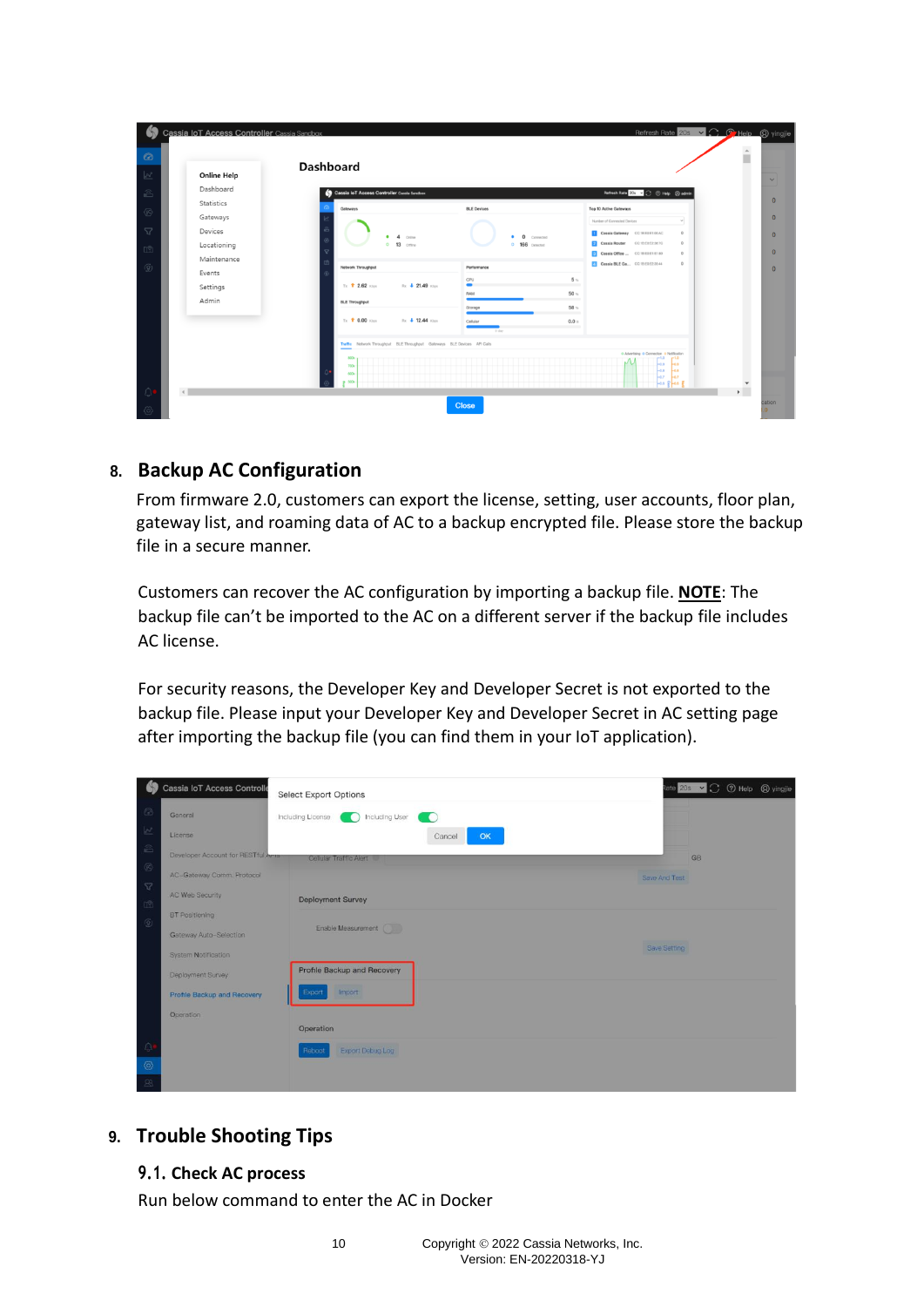\$ docker exec -it acc bash

| [root@18420035423a cassia-ac]# bb |                                |     |         |              |                |       |           |  |  |  |
|-----------------------------------|--------------------------------|-----|---------|--------------|----------------|-------|-----------|--|--|--|
|                                   | name                           | pid | tatus   | restart      | uptime         | cpu   | mem       |  |  |  |
| $\bf{0}$                          | redis                          | 192 | running | $\bf{0}$     | 3m             | 0.00% | 7.58 MiB  |  |  |  |
| 1                                 | postgres                       | 193 | running | $\bf{0}$     | 3 <sub>m</sub> | 0.00% | 10.63 MiB |  |  |  |
| 2                                 | nginx                          | 194 | running | $\bf{0}$     | 3m             | 0.00% | 2.30 MiB  |  |  |  |
| 3                                 | main-web                       | 198 | running | $\bf{0}$     | 3m             | 0.00% | 34.46 MiB |  |  |  |
| 4                                 | api                            | 203 | running | $\bf{0}$     | 3m             | 0.00% | 46.16 MiB |  |  |  |
| 5                                 | nfm                            | 327 | running | 1            | 3m             | 0.00% | 26.02 MiB |  |  |  |
| 6                                 | capwap-ac                      | 215 | running | $\Omega$     | 3m             | 0.00% | 26.43 MiB |  |  |  |
| 7                                 | capwap-dbmd                    | 216 | running | $\Omega$     | 3m             | 0.00% | 8.40 MiB  |  |  |  |
| 8                                 | mosquitto                      | 218 | running | $\Omega$     | 3m             | 0.00% | 1.28 MiB  |  |  |  |
| 9                                 | middleware                     | 221 | running | $\mathbf{0}$ | 3m             | 0.00% | 22.79 MiB |  |  |  |
| 10                                | ntpd                           | N/A | stop    | 1            | 0              | N/A   | N/A       |  |  |  |
| 11                                | scheduler                      | 228 | running | $\mathbf 0$  | 3m             | 0.00% | 22.50 MiB |  |  |  |
| 12                                | webssh                         | 234 | running | $\mathbf{0}$ | 3m             | 0.00% | 31.13 MiB |  |  |  |
|                                   | [root@18420035423a cassia-ac]# |     |         |              |                |       |           |  |  |  |

Run command "bb" to check the current running AC process. Below is an example.

Process ntpd can be stopped, but all other processes should be running. If you find any process is stopped (except for ntpd) or has very high restart times, please contact Cassia support for help.

#### <span id="page-10-0"></span>**9.2. Check Docker status**

Check if Docker is running with the below command.

\$ docker ps

| $ root@ ocalhost \sim  # docker ps$ |              |                                                                                                                                  |                |               |                                       |
|-------------------------------------|--------------|----------------------------------------------------------------------------------------------------------------------------------|----------------|---------------|---------------------------------------|
| <b>CONTAINER ID</b>                 | <b>TMAGF</b> | <b>COMMAND</b>                                                                                                                   | <b>CREATED</b> | <b>STATUS</b> | <b>PORTS</b>                          |
|                                     |              |                                                                                                                                  |                |               |                                       |
|                                     |              |                                                                                                                                  |                |               |                                       |
|                                     |              | <b>NAMES</b>                                                                                                                     |                |               |                                       |
|                                     |              |                                                                                                                                  |                |               |                                       |
| 18420035423a                        |              | cassia/updater "linux32 /bin/sh -c " 25 hours ago                                                                                |                | Up 3 hours    | $0.0.0.0:80 \rightarrow 80/$ tcp. 524 |
|                                     |              | 6-5247/tcp, 0.0.0.0:5246-5247->5246-5247/udp, 0.0.0.0:443->443/tcp, 0.0.0.0:8001->8001/tcp, 0.0.0.0:8883->8883/tcp, 0.0.0.0:9999 |                |               |                                       |
|                                     |              | ->9999/tcp, 6246-6247/tcp, 0.0.0.0:6246-6247->6246-6247/udp acc                                                                  |                |               |                                       |
| [root@localhost $\sim$ ]#           |              |                                                                                                                                  |                |               |                                       |

If you see the above output, it means the Docker is running. IMAGE is the path of AC. PORTS are the Docker port mapping. NAME is the name of AC in Docker (please use it in other AC operations).

#### <span id="page-10-1"></span>**9.3. Check disk usage**

Please use the following command to check the current disk usage

|--|

| $\int$ root@localhost $\sim$ $\frac{1}{4}$ df -h |      |                |              |     |                                 |
|--------------------------------------------------|------|----------------|--------------|-----|---------------------------------|
| Filesystem                                       |      |                |              |     | Size Used Avail Use% Mounted on |
| /dev/vda1                                        |      |                | 40G 3.7G 34G | 10% |                                 |
| devtmpfs                                         | 457M | $\Omega$       | 457M         |     | $0\%$ /dev                      |
| tmpfs                                            | 466M | $\overline{0}$ | 466M         |     | 0% /dev/shm                     |
| tmpfs                                            | 466M |                | 364K 466M    |     | 1% /run                         |
| tmpfs                                            | 466M | $\Omega$       | 466M         |     | 0% /sys/fs/cgroup               |
| tmpfs                                            | 94M  | $\overline{0}$ | 94M          |     | 0% /run/user/0                  |
| overlay                                          |      |                | 40G 3.7G 34G |     | 10% /var/lib/docker/overlay2/a  |
| merged                                           |      |                |              |     |                                 |
| [root@localhost $\sim$ ]#                        |      |                |              |     |                                 |

## <span id="page-10-2"></span>**9.4. Clean up ac.log**

In old version AC, ac.log may be very large. If the AC disk is full, you can clean up ac.log.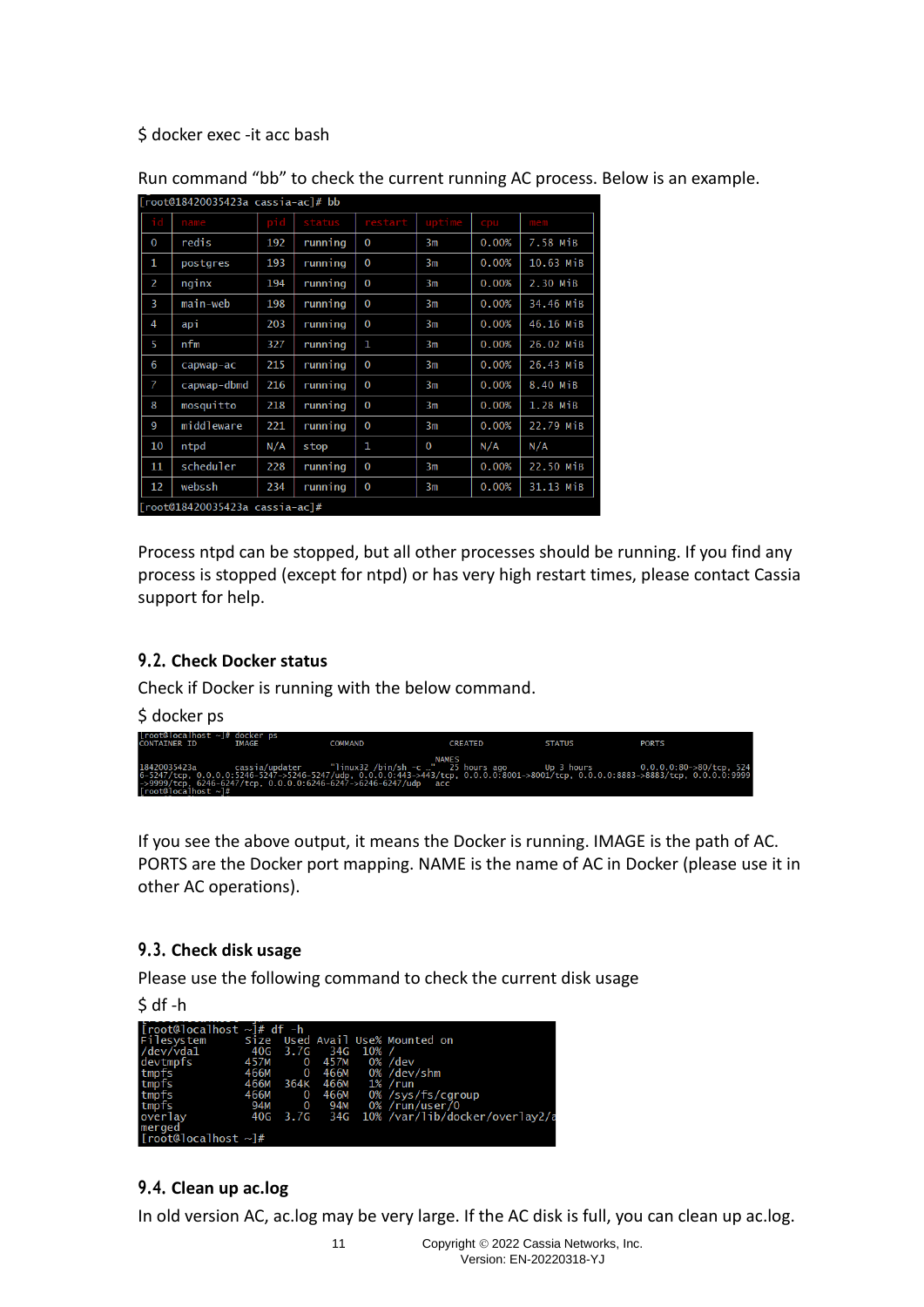• Check the size of ac.log

\$ docker exec acc ls -alh

| [root@localhost ~]# docker exec acc ls -alh         |  |  |  |                                                           |
|-----------------------------------------------------|--|--|--|-----------------------------------------------------------|
| total 972K                                          |  |  |  |                                                           |
|                                                     |  |  |  |                                                           |
| drwx------ 1 root root 4.0K Jul 5 2018              |  |  |  |                                                           |
| -rwx------ 1 root root 6.8K Mar 18 03:09 ac.log     |  |  |  |                                                           |
|                                                     |  |  |  |                                                           |
| drwx------ 10 root root 4.0K Feb 23 21:41 alarm_zbx |  |  |  |                                                           |
|                                                     |  |  |  |                                                           |
|                                                     |  |  |  | -rwx------ 1 root root 63K Mar 18 03:10 cassiaBI.log      |
|                                                     |  |  |  | $-{\rm rwx---}$ 1 root root $-1$ Mar 17 02:18 dataVersion |
| drwx------ 2 root root 4.0K Mar 17 02:18 logs       |  |  |  |                                                           |
| drwx------ 17 root root 4.0K Feb 23 21:41 server    |  |  |  |                                                           |
|                                                     |  |  |  |                                                           |
|                                                     |  |  |  |                                                           |
| drwx------ 5 root root 4.0K Mar 17 02:17 updater    |  |  |  |                                                           |
|                                                     |  |  |  | -rwx------ 1 root root 844K Mar 17 02:17 updater.log      |
| -rwx------ 1 root root 27 Feb 23 21:41 version      |  |  |  |                                                           |
| drwx------ 2 root root 4.0K Mar 17 02:18 xos        |  |  |  |                                                           |
| $[root@localhost \sim ]#$                           |  |  |  |                                                           |

• Enter the AC in docker

\$ docker exec -it acc bash

[root@18420035423a cassia-ac]#

Now, the current folder changes to cassia-ac

• Delete old ac.log and create a new empty ac.log

\$ rm -f ac.log

\$ >ac.log

• Check if the size of ac.log is zero

 $$$  ls  $-$ alh

| [root@18420035423a cassia-ac]# ls -alh                   |  |                                                          |
|----------------------------------------------------------|--|----------------------------------------------------------|
| total 988K                                               |  |                                                          |
| drwx------ 7 root root 4.0K Mar 18 03:13                 |  |                                                          |
| $drwx--- 1$ root root 4.0K Jul 5 2018                    |  |                                                          |
| $-rw-r--r--$ 1 root root 0 Mar 18 03:13 ac.log           |  |                                                          |
| -rwx------ 1 root root 269 Feb 23 21:41 after_install.sh |  |                                                          |
| $drwx--- 10$ root root 4.0K Feb 23 21:41 alarm_zbx       |  |                                                          |
|                                                          |  | $-rwx---2$ 1 root root 45 Feb 23 21:41 before install.sh |
| $-rwx---1$ root root 86K Mar 18 03:13 cassiaBI.log       |  |                                                          |
| $-{\rm rwx---}$ 1 root root 1 Mar 17 02:18 dataVersion   |  |                                                          |
| $drwx---2$ root root 4.0K Mar 17 02:18 logs              |  |                                                          |
| drwx------ 17 root root 4.0K Feb 23 21:41 server         |  |                                                          |
| -rwx------ 1 root root 139 Feb 23 21:41 start.sh         |  |                                                          |
| $-rwx--- 1$ root root 76 Mar 17 02:17 system.log         |  |                                                          |
| drwx------ 5 root root 4.0K Mar 17 02:17 updater         |  |                                                          |
| $-rwx---2$ 1 root root 844K Mar 17 02:17 update.         |  |                                                          |
| $-rwx--- 1$ root root 27 Feb 23 21:41 version            |  |                                                          |
| drwx------ 2 root root 4.0K Mar 17 02:18 xos             |  |                                                          |
| [root@18420035423a cassia-ac]#                           |  |                                                          |

#### <span id="page-11-0"></span>**9.5. Restart AC in Docker**

Run below commands to stop and start AC in Docker

\$ docker stop acc

\$ docker start acc

Or run below commands to restart AC in Docker

\$ docker restart acc